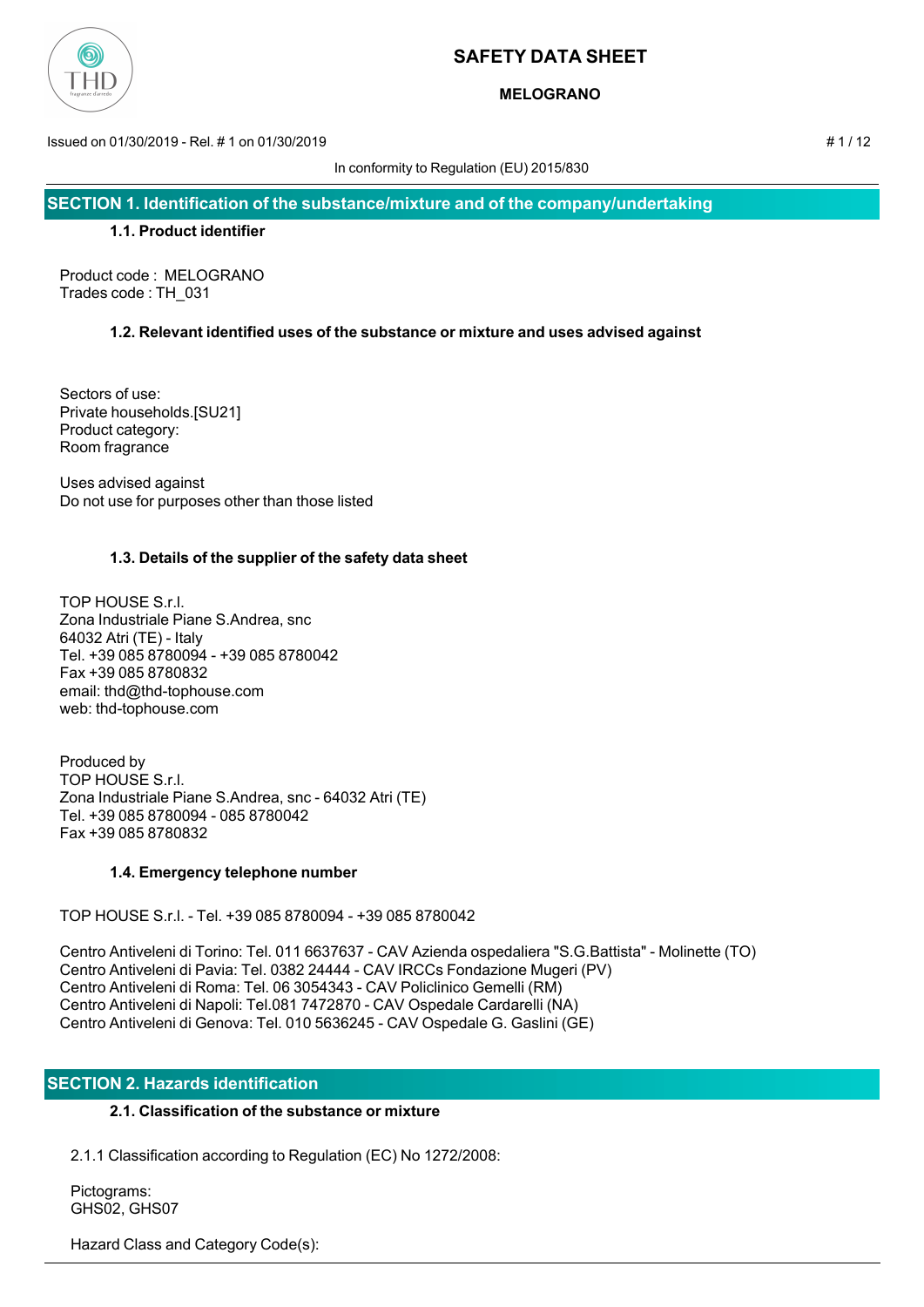

## **MELOGRANO**

Issued on 01/30/2019 - Rel. # 1 on 01/30/2019 **And Contact the Contact of the Contact of the Contact of the Contact of the Contact of the Contact of the Contact of the 2 / 12** 

In conformity to Regulation (EU) 2015/830

Flam. Liq. 2, Skin Sens. 1A, Eye Irrit. 2, Aquatic Chronic 3

Hazard statement Code(s):

H225 - Highly flammable liquid and vapour.

H317 - May cause an allergic skin reaction.

H319 - Causes serious eye irritation.

H412 - Harmful to aquatic life with long lasting effects.

The product easy inflames if subordinate to an ignition source.

 If brought into contact with eyes, the product, causes significant irritations which may last for more than 24 hours. The product, if brought into contact with skin can cause skin sensitization.

The product is dangerous to the environment as it is harmful to aquatic life with long lasting effects

### **2.2. Label elements**

Labelling according to Regulation (EC) No 1272/2008:

Pictogram, Signal Word Code(s): GHS02, GHS07 - Danger

Hazard statement Code(s):

H225 - Highly flammable liquid and vapour.

H317 - May cause an allergic skin reaction.

H319 - Causes serious eye irritation.

H412 - Harmful to aquatic life with long lasting effects.

Supplemental Hazard statement Code(s):

not applicable

Precautionary statements:

Prevention

P210 - Keep away from heat, hot surfaces, sparks, open flames and other ignition sources. No smoking.

P233 - Keep container tightly closed.

P261 - Avoid breathing dust/fume/gas/mist/vapours/spray.

P273 - Avoid release to the environment.

Response

P333+P313 - If skin irritation or rash occurs: Get medical advice/attention.

P337+P313 - If eye irritation persists: Get medical advice/attention.

P363 - Wash contaminated clothing before reuse.

Storage

P403+P235 - Store in a well-ventilated place. Keep cool.

Disposal

P501 - Dispose of contents/container according to local law.

Contains:

Hydroxy-methylpentylcyclohexenecarboxaldehyd, Geraniol, MMDHCA, beta-Pinene, Geranyl acetate, D-limonene

### **2.3. Other hazards**

The substance / mixture NOT contains substances PBT/vPvB according to Regulation (EC) No 1907/2006, Annex XIII

No information on other hazards

### **SECTION 3. Composition/information on ingredients**

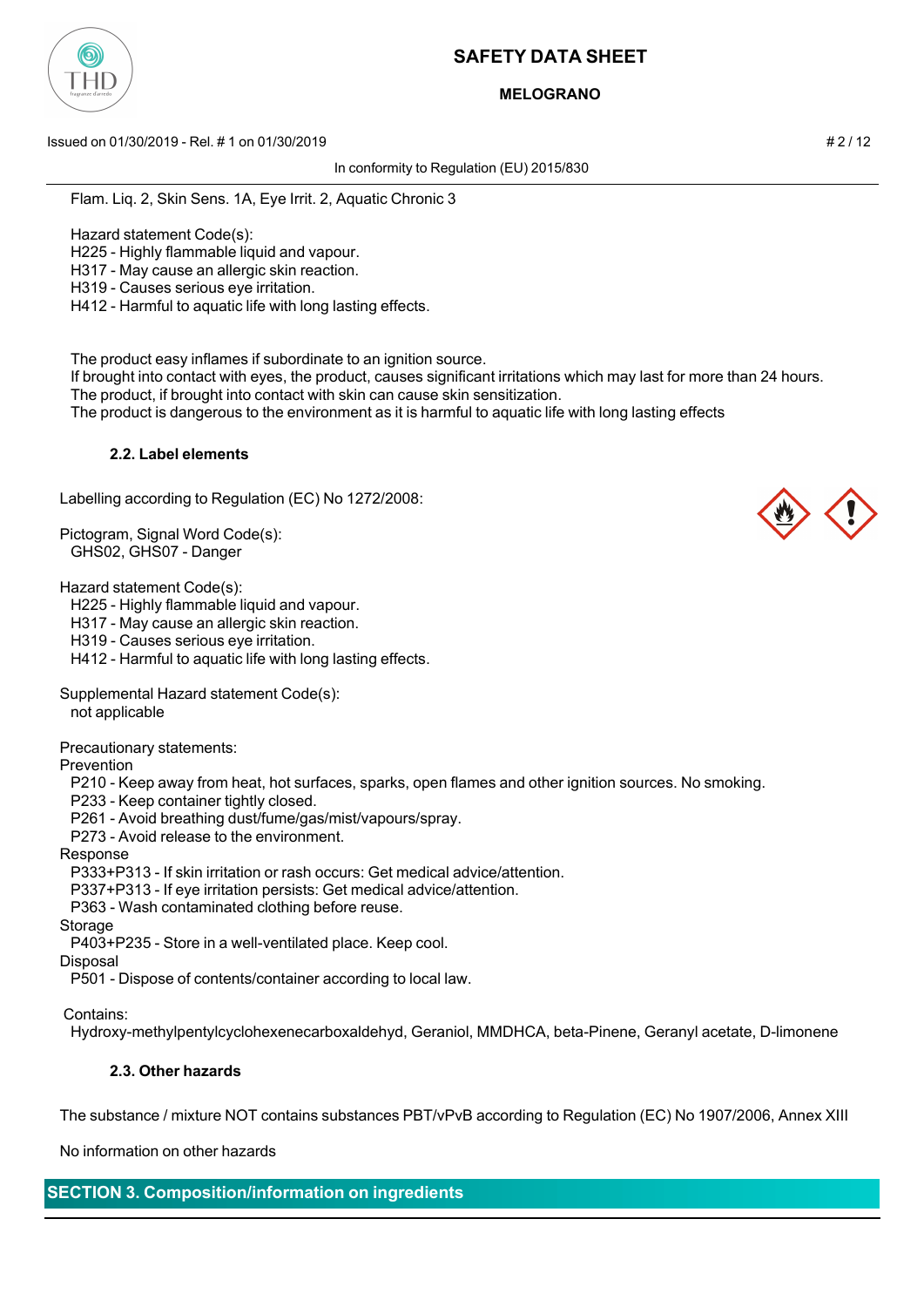

# **MELOGRANO**

Issued on 01/30/2019 - Rel. # 1 on 01/30/2019 **# 3** / 12

In conformity to Regulation (EU) 2015/830

**3.1 Substances**

Irrilevant

## **3.2 Mixtures**

Refer to paragraph 16 for full text of hazard statements

Allergens contained:

Terpeni d'arancio = 0,600

|                                                  |                 | <b>Classification</b>                                                                                                                            | Index        | <b>CAS</b>    | <b>EINECS</b> | <b>REACh</b>                  |
|--------------------------------------------------|-----------------|--------------------------------------------------------------------------------------------------------------------------------------------------|--------------|---------------|---------------|-------------------------------|
| 2,2-dimetile-1,3-dioxolan-4-ilmeta<br>nolo       | $> 5 \le 10\%$  | Eye Irrit. 2, H319                                                                                                                               |              | 100-79-8      | 202-888-7     |                               |
| propan-2-ol                                      | $> 1 \le 5\%$   | Flam. Liq. 2, H225;<br>Eye Irrit. 2, H319;<br>STOT SE 3, H336                                                                                    | 603-117-00-0 | 67-63-0       | 200-661-7     |                               |
| Citronellol                                      | $> 1 \le 5\%$   | Skin Irrit. 2, H315;<br>Eye Irrit. 2, H319;<br>STOT SE 3, H335                                                                                   |              | 106-22-9      |               |                               |
| Hexyl cinnam-aldehyd                             | $> 1 \le 5\%$   | Skin Irrit. 2, H315;<br>Eye Irrit. 2, H319;<br>STOT SE 3, H335                                                                                   |              | 101-86-0      |               |                               |
| Tetraidro-3-pentil-2H-piran-4-il-ac<br>etato     | $> 1 \le 5\%$   | Aquatic Chronic 3,<br>H412                                                                                                                       |              | 18871-14-2    | 242-640-5     |                               |
| 2 ter-butilcicloesilacetato                      | $> 0.1 \le 1\%$ | Aquatic Chronic 2,<br>H411                                                                                                                       |              | 88-41-5       | 201-828-7     |                               |
| Phenylethyl alcohol                              | $> 0.1 \le 1\%$ | Acute Tox. 4, H302;<br>Eye Irrit. 2, H319                                                                                                        |              | $60 - 12 - 8$ | 200-456-2     | 01-2119963<br>921-31-****     |
| Linalyl acetate                                  | $> 0.1 \le 1\%$ | Skin Corr. 2, H315;<br>Eye Irrit. 2, H319                                                                                                        |              | 115-95-7      | 204-116-4     | 01-2119454<br>789-19-****     |
| Hydroxy-methylpentylcyclohexene<br>carboxaldehyd | $> 0.1 \le 1\%$ | Skin Sens. 1A, H317                                                                                                                              | 605-040-00-8 | 31906-04-4    | 250-863-4     |                               |
| <b>ID-limonene</b>                               | $> 0.1 \le 1\%$ | Flam. Liq. 3, H226;<br>Skin Irrit. 2, H315;<br>Skin Sens. 1, H317;<br>Aquatic Acute 1,<br>H400; Aquatic<br>Chronic 1, H410                       | 601-029-00-7 | 5989-27-5     | 205-341-0     |                               |
| <b>MMDHCA</b>                                    | $> 0.1 \le 1\%$ | Skin Sens. 1B, H317;<br>Aquatic Chronic 2,<br>H411                                                                                               |              | 1205-17-0     | 214-881-6     |                               |
| Geraniol                                         | $> 0.1 \le 1\%$ | Skin Irrit. 2, H315;<br>Skin Sens. 1, H317;<br>Eye Dam. 1, H318                                                                                  |              | 106-24-1      |               |                               |
| Geranyl acetate                                  | $> 0.1 \le 1\%$ | Skin Corr. 2, H315;<br>Skin Sens. 1B, H317;<br>Aquatic Chronic 3,<br>H412                                                                        |              | 105-87-3      | 203-341-5     |                               |
| beta-Pinene                                      | $> 0.1 \le 1\%$ | Flam. Liq. 3, H226;<br>Asp. Tox. 1, H304;<br>Skin Corr. 2, H315;<br>Skin Sens. 1B, H317;<br>Aquatic Acute 1,<br>H400; Aquatic<br>Chronic 1, H410 |              | 127-91-3      | 204-872-5     | 01-2119519<br>230-54-000<br>0 |
| 2,6-di-tert-butyl-p-cresol                       | $> 0.1 \le 1\%$ | Aquatic Chronic 1,                                                                                                                               |              | 128-37-0      | 204-881-4     | 01-211956                     |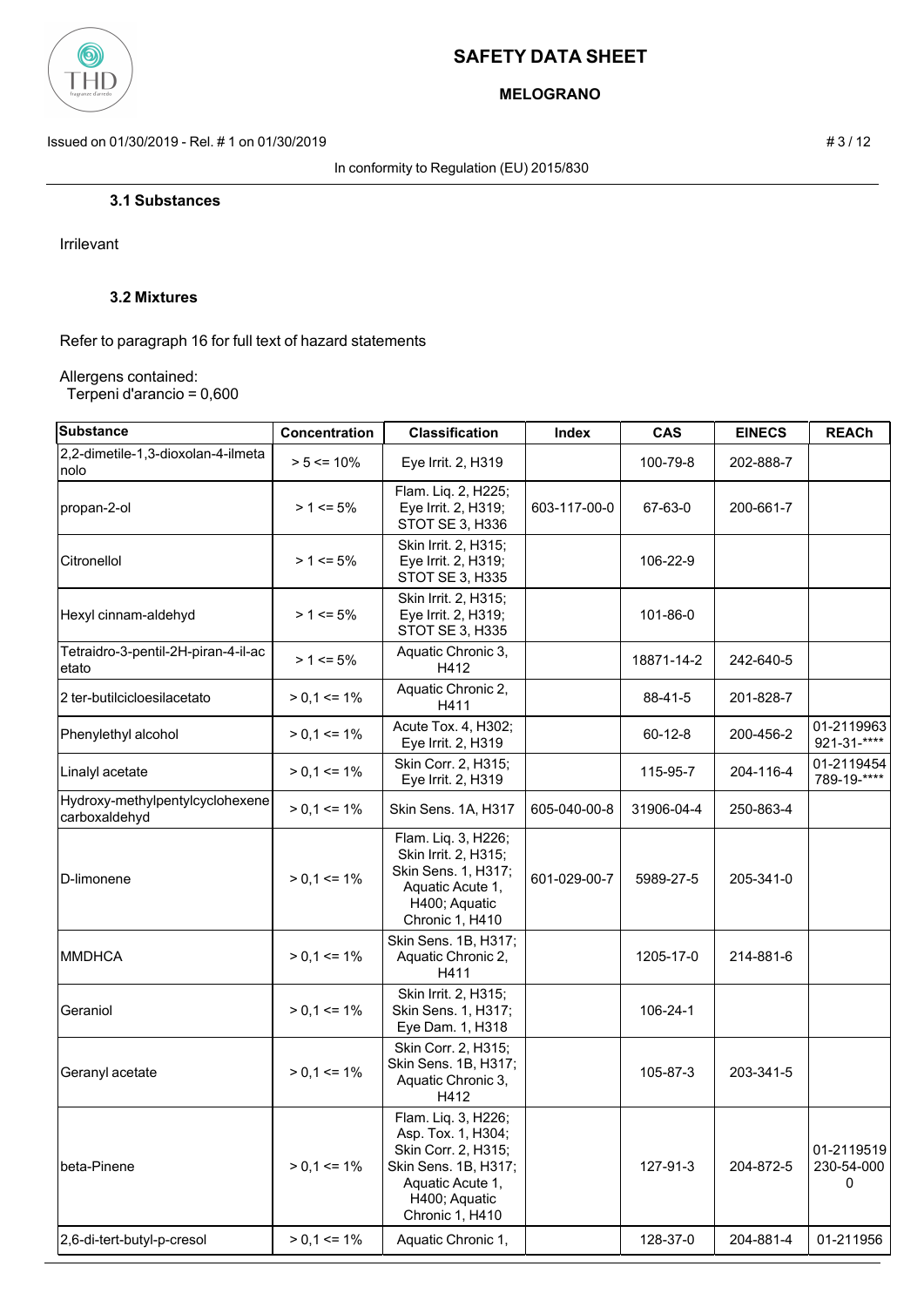

### **MELOGRANO**

#### Issued on 01/30/2019 - Rel. # 1 on 01/30/2019 # 4 / 12

In conformity to Regulation (EU) 2015/830

| <b>Substance</b> |                                   | <b>Concentration</b> |           | <b>Classification</b> | Index    | <b>CAS</b>       | <b>EINECS</b> | <b>REACh</b> |
|------------------|-----------------------------------|----------------------|-----------|-----------------------|----------|------------------|---------------|--------------|
|                  |                                   |                      |           | H410                  |          |                  |               | 5113-46      |
|                  |                                   |                      |           |                       |          |                  |               |              |
|                  | <b>Fractionated global values</b> |                      |           |                       |          |                  |               |              |
| H <sub>225</sub> | $= 77,00$                         | H319                 | $= 15,25$ | H336                  | $= 3,85$ | H335             | $= 3,40$      |              |
| H315             | $= 6,80$                          | H412                 | $= 2,00$  | H411                  | $= 2,80$ | H317             | $= 4,00$      |              |
| H302             | $= 1,60$                          | H318                 | $= 0,60$  | H373                  | $= 1,20$ | H <sub>226</sub> | $= 1,20$      |              |
| H304             | $= 0,60$                          | H400                 | $= 1,20$  | H410                  | $= 1,60$ |                  |               |              |

## **SECTION 4. First aid measures**

#### **4.1. Description of first aid measures**

Inhalation:

 Air the area. Move immediately the contaminated patient from the area and keep him at rest in a well ventilated area. If you feel unwell seek medical advice.

Direct contact with skin (of the pure product).:

Take contaminated clothing Immediately off.

 Wash immediately with plenty of running water and possibly with soap, the areas of the body that have, or are only suspected to have, come in contact with the product.

Direct contact with eyes (of the pure product).:

 Wash immediately and thoroughly with running water, keeping eyelids open for at least 10 minutes, then protect your eyes with a dry sterile gauze. Seek medical advice immediately

Ingestion:

Not hazardous. It's possible to give activated charcoal in water or liquid paraffin medicine

#### **4.2. Most important symptoms and effects, both acute and delayed**

No data available.

### **4.3. Indication of any immediate medical attention and special treatment needed**

If skin irritation or rash occurs: Get medical advice/attention. If eye irritation persists: Get medical advice/attention.

### **SECTION 5. Firefighting measures**

#### **5.1. Extinguishing media**

Advised extinguishing agents: CO2 or dry powder extinguisher

Extinguishing means to avoid:

Water jets. Use water jets only to cool the surfaces of the containers exposed to fire.

#### **5.2. Special hazards arising from the substance or mixture**

No data available.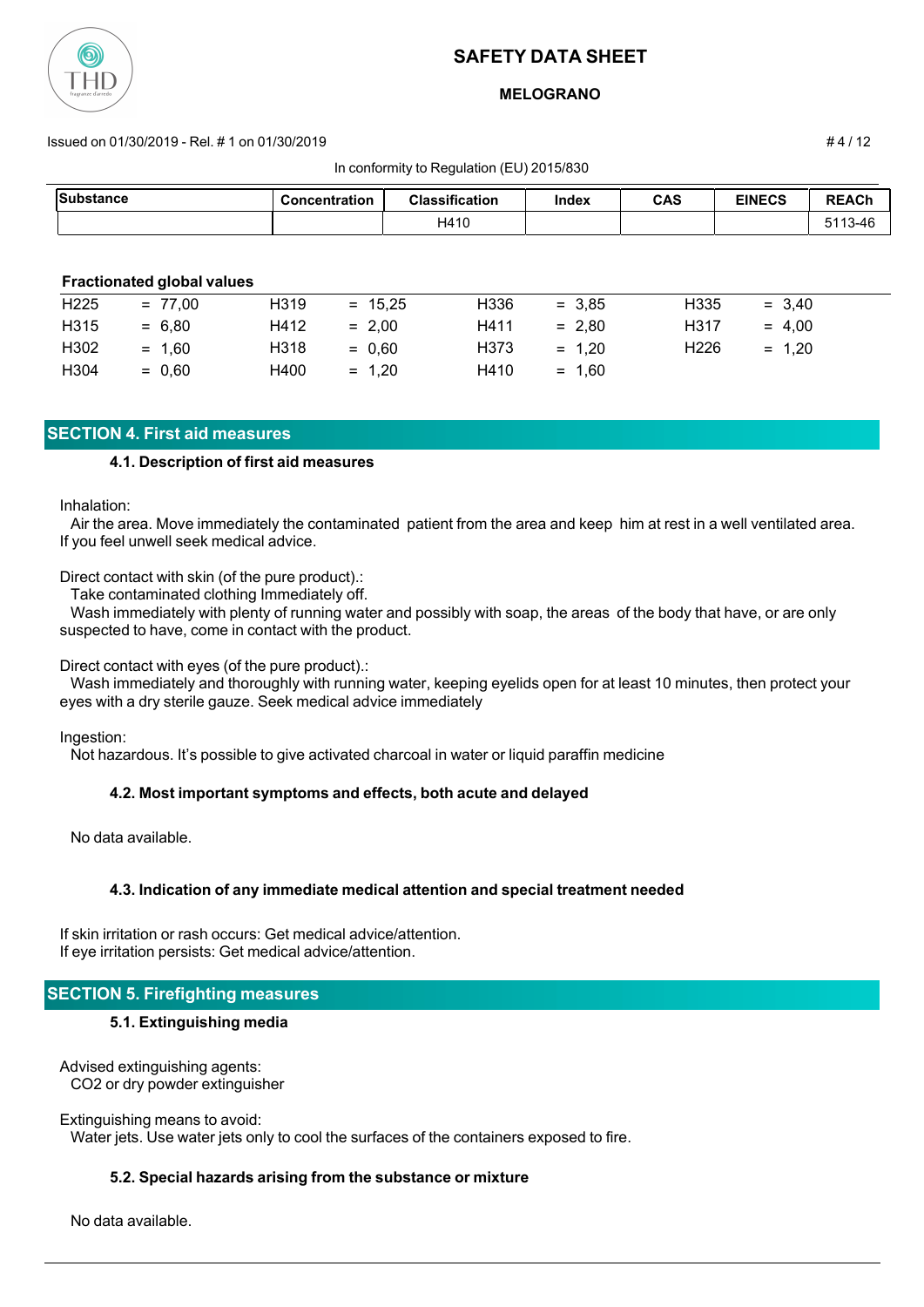

## **MELOGRANO**

Issued on 01/30/2019 - Rel. # 1 on 01/30/2019 # 5 / 12

In conformity to Regulation (EU) 2015/830

### **5.3. Advice for firefighters**

Use protection for the breathing apparatus

Safety helmet and full protective suit.

The spray water can be used to protect the people involved in the extinction

You may also use selfrespirator, especially when working in confined and poorly ventilated area and if you use

halogenated extinguishers (Halon 1211 fluobrene, Solkan 123, NAF, etc...)

Keep containers cool with water spray

### **SECTION 6. Accidental release measures**

### **6.1. Personal precautions, protective equipment and emergency procedures**

6.1.1 For non-emergency personnel: Leave the area surrounding the spill or release. Do not smoke Wear gloves and protective clothing

6.1.2 For emergency responders:

Wear gloves and protective clothing

Eliminate all unguarded flames and possible sources of ignition. No smoking.

Provision of sufficient ventilation.

Evacuate the danger area and, in case, consult an expert.

### **6.2. Environmental precautions**

Contain spill with earth or sand.

 If the product has entered a watercourse in sewers or has contaminated soil or vegetation, notify it to the authorities. Discharge the remains in compliance with the regulations

### **6.3. Methods and material for containment and cleaning up**

 6.3.1 For containment: Rapidly recover the product, wear a mask and protective clothing Recover the product for reuse, if possible, or for removal. Possibly absorb it with inert material. Prevent it from entering the sewer system.

 6.3.2 For cleaning up: After wiping up, wash with water the area and materials involved

 6.3.3 Other information: Nothing in particular.

# **6.4. Reference to other sections**

Refer to paragraphs 8 and 13 for more information

# **SECTION 7. Handling and storage**

# **7.1. Precautions for safe handling**

Avoid contact and inhalation of vapors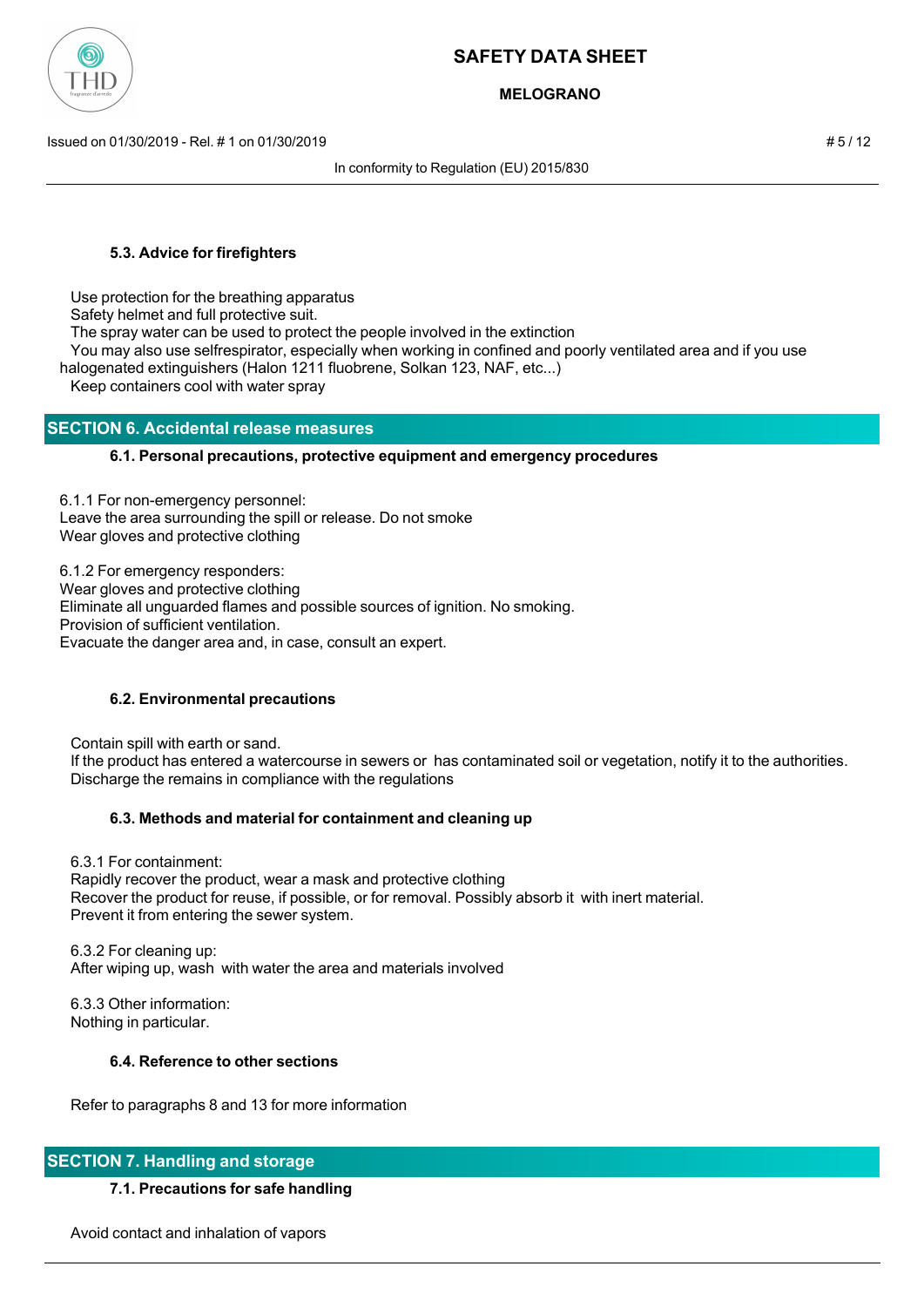

# **MELOGRANO**

Issued on 01/30/2019 - Rel. # 1 on 01/30/2019 **Assume 12 on the contract of the contract of the contract of the contract of the contract of the contract of the contract of the contract of the contract of the contract of th** 

In conformity to Regulation (EU) 2015/830

In residential areas do not use on large surfaces.

Do not smoke at work

At work do not eat or drink.

 Contaminated work clothing should not be allowed out of the workplace. Wear protective gloves/protective clothing/eye protection/face protection.

See also paragraph 8 below.

### **7.2. Conditions for safe storage, including any incompatibilities**

 Keep in original container closed tightly. Do not store in open or unlabeled containers. Keep containers upright and safe by avoiding the possibility of falls or collisions. Store in a cool place, away from sources of heat and `direct exposure of sunlight. Keep containers tightly closed. Always store in well ventilated areas. Never close the container tightly, leave a chance to vent Keep away from open flames, sparks and heat sources. Avoid direct sunlight exposure.

## **7.3. Specific end use(s)**

Private households.: Handle with care. Store in a ventilated place away from heat sources. Keep container tightly closed.

## **SECTION 8. Exposure controls/personal protection**

### **8.1. Control parameters**

 Related to contained substances: propan-2-ol: TLV: TWA 200 ppm 400 ppm as STEL A4 (not classifiable as a human carcinogen); (ACGIH 2004). MAK: 200 ppm 500 mg/m peak limitation Category: II (2); Risk group for pregnancy: C; (DFG 2004).

D-limonene:

MAK: 20 ppm mg/m 110 skin sensitization (Sh); Peak limitation category: II (2); Risk group for pregnancy: C; (DFG 2005).

### **8.2. Exposure controls**

Appropriate engineering controls: Private households.: No specific control required.

Individual protection measures:

 (a) Eye / face protection Not needed for normal use.

(b) Skin protection

(i) Hand protection

When handling the pure product use chemical resistant protective gloves (EN 374-1/EN374-2/EN374-3)



(ii) Other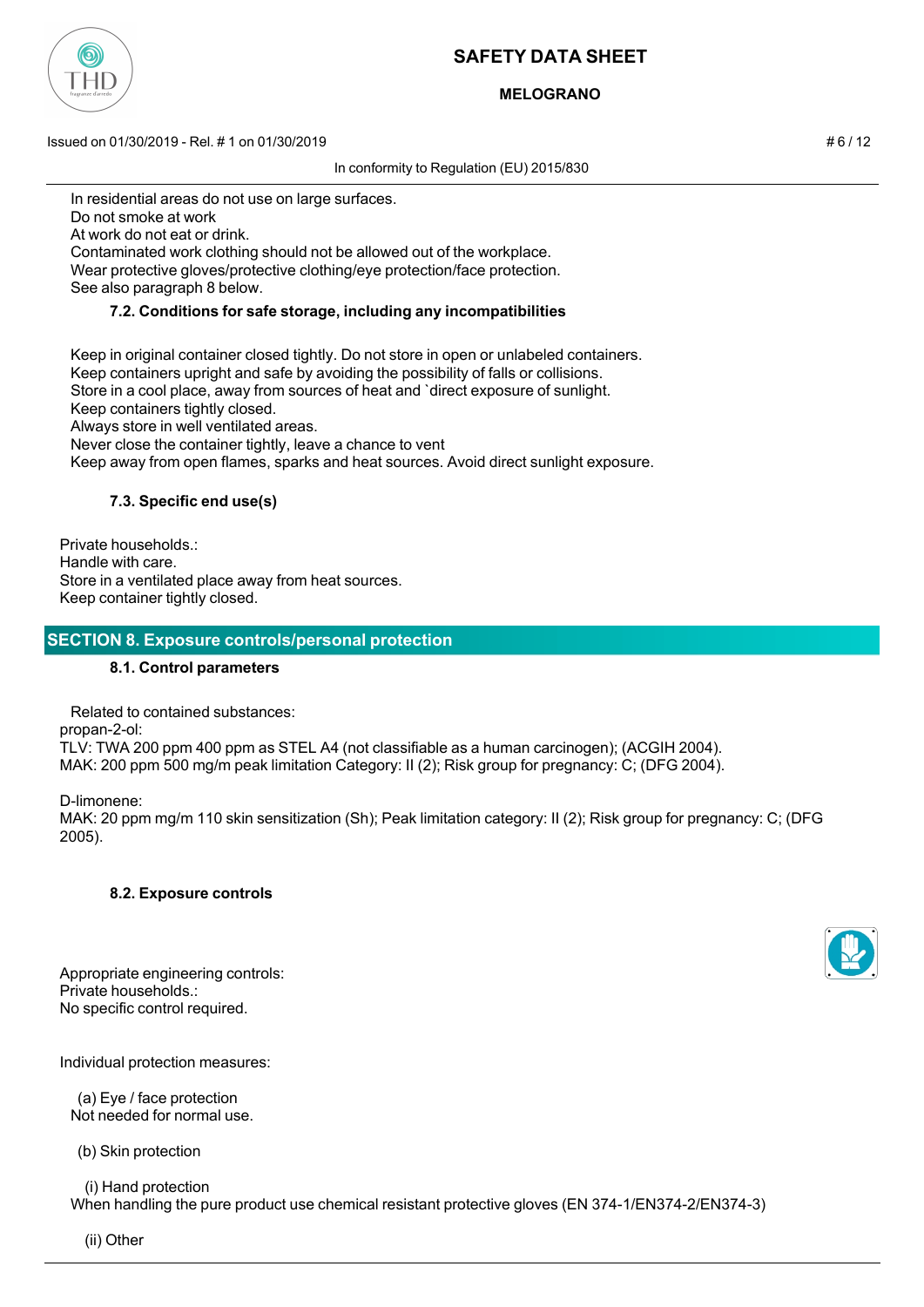

### **MELOGRANO**

Issued on 01/30/2019 - Rel. # 1 on 01/30/2019 **# 7 / 12** 

In conformity to Regulation (EU) 2015/830

Wear normal work clothing.

 (c) Respiratory protection Not needed for normal use.

 (d) Thermal hazards No hazard to report

Environmental exposure controls: Related to contained substances: D-limonene: Do not let this chemical contaminates the environment.

## **SECTION 9. Physical and chemical properties**

### **9.1. Information on basic physical and chemical properties**

| Physical and chemical properties             | Value                                   | <b>Determination method</b> |
|----------------------------------------------|-----------------------------------------|-----------------------------|
| Appearance                                   | Liquid, clear.                          |                             |
| Odour                                        | not determined                          |                             |
| Odour threshold                              | not determined                          |                             |
| pH                                           |                                         | EPA 150.1 1982              |
| Melting point/freezing point                 | not determined                          |                             |
| Initial boiling point and boiling range      | $86^{\circ}$ C                          | Phisical                    |
| Flash point                                  | $14^{\circ}$ C                          | ASTM D 93 (2006)            |
| Evaporation rate                             | not determined                          |                             |
| Flammability (solid, gas)                    | not determined                          |                             |
| Upper/lower flammability or explosive limits | not determined                          |                             |
| Vapour pressure                              | not determined                          |                             |
| Vapour density                               | not determined                          |                             |
| Relative density                             | 0,819 kg/l                              | ASTM D1298-12b(2017)        |
| Solubility(ies)                              | not determined                          |                             |
| Water solubility                             | not determined                          |                             |
| Partition coefficient: n-octanol/water       | not determined                          |                             |
| Auto-ignition temperature                    | not determined                          |                             |
| Decomposition temperature                    | not determined                          |                             |
| Viscosity                                    | Cinematica: 7,4 mm2/s Dinamica: 6,06 cP | <b>ASTM D445-18</b>         |
| Explosive properties                         | not determined                          |                             |
| Oxidising properties                         | not determined                          |                             |

#### **9.2. Other information**

No data available.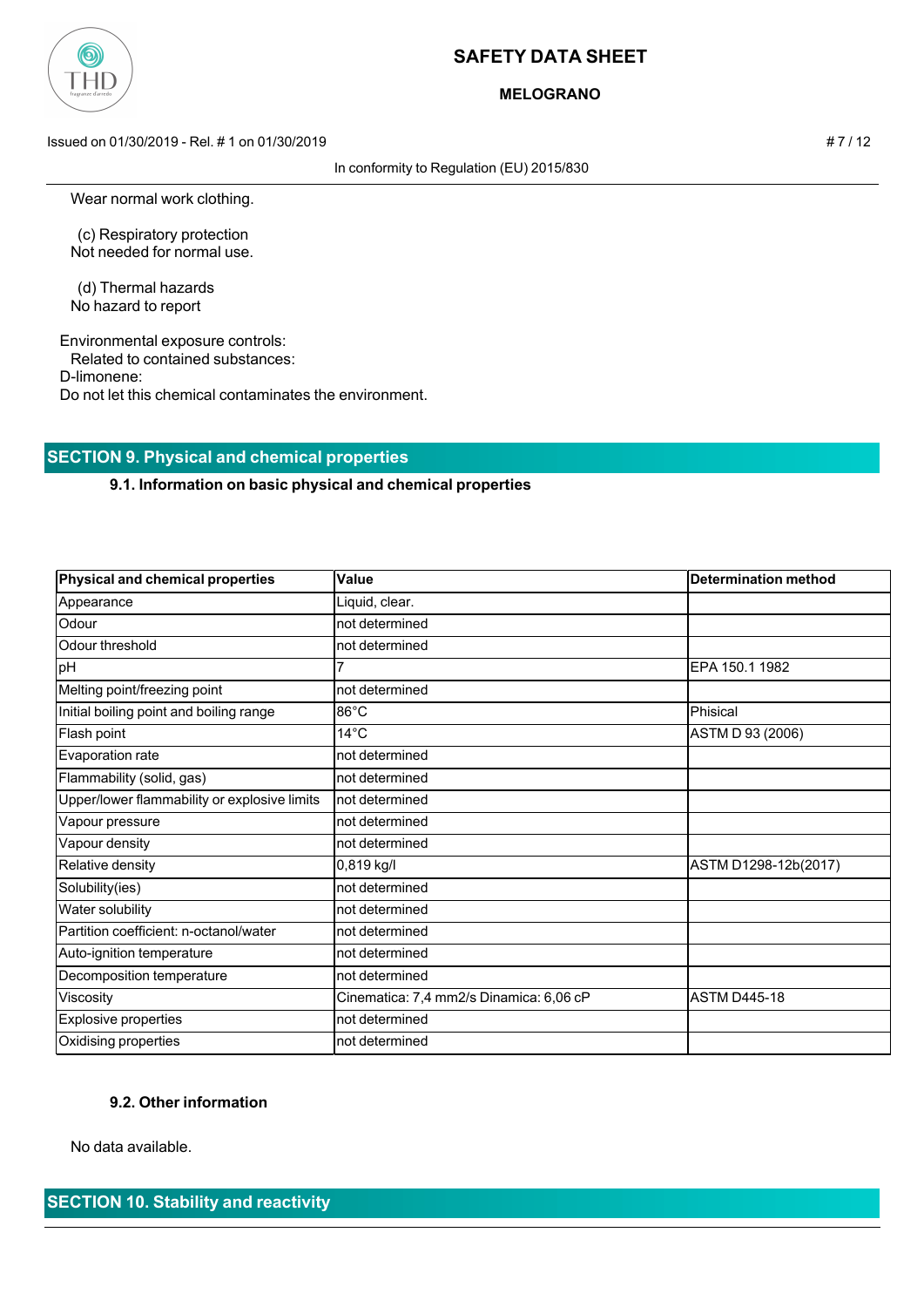

# **MELOGRANO**

Issued on 01/30/2019 - Rel. # 1 on 01/30/2019 # 8 / 12

In conformity to Regulation (EU) 2015/830

No reactivity hazards

### **10.2. Chemical stability**

No hazardous reaction when handled and stored according to provisions.

### **10.3. Possibility of hazardous reactions**

There are no hazardous reactions

### **10.4. Conditions to avoid**

 Avoid contact with combustible materials. The product could catch fire. heat, open flames, sparks or hot surfaces.

### **10.5. Incompatible materials**

Nothing in particular.

### **10.6. Hazardous decomposition products**

Does not decompose when used for intended uses.

### **SECTION 11. Toxicological information**

#### **11.1. Information on toxicological effects**

 $ATE(min)$  oral = 31.250,0 mg/kg ATE(mix) dermal =  $\infty$ ATE(mix) inhal =  $\infty$ 

(a) acute toxicity: based on available data, the classification criteria are not met

(b) skin corrosion/irritationbased on available data, the classification criteria are not met

 (c) serious eye damage/irritation: If brought into contact with eyes, the product, causes significant irritations which may last for more than 24 hours.

(d) respiratory or skin sensitization: The product, if brought into contact with skin can cause skin sensitization.

(e) germ cell mutagenicity: based on available data, the classification criteria are not met

(f) carcinogenicity: based on available data, the classification criteria are not met

(g) reproductive toxicity: based on available data, the classification criteria are not met

 (h) specific target organ toxicity (STOT) single exposure: based on available data, the classification criteria are not met

 (i) specific target organ toxicity (STOT) repeated exposurebased on available data, the classification criteria are not met

(j) aspiration hazard: based on available data, the classification criteria are not met

Related to contained substances:

propan-2-ol:

Routes of exposure: the substance can be absorbed into the body by inhalation of its vapour.

INHALATION RISK: A harmful contamination of air sar reached quite slowly due to evaporation of the substance at 20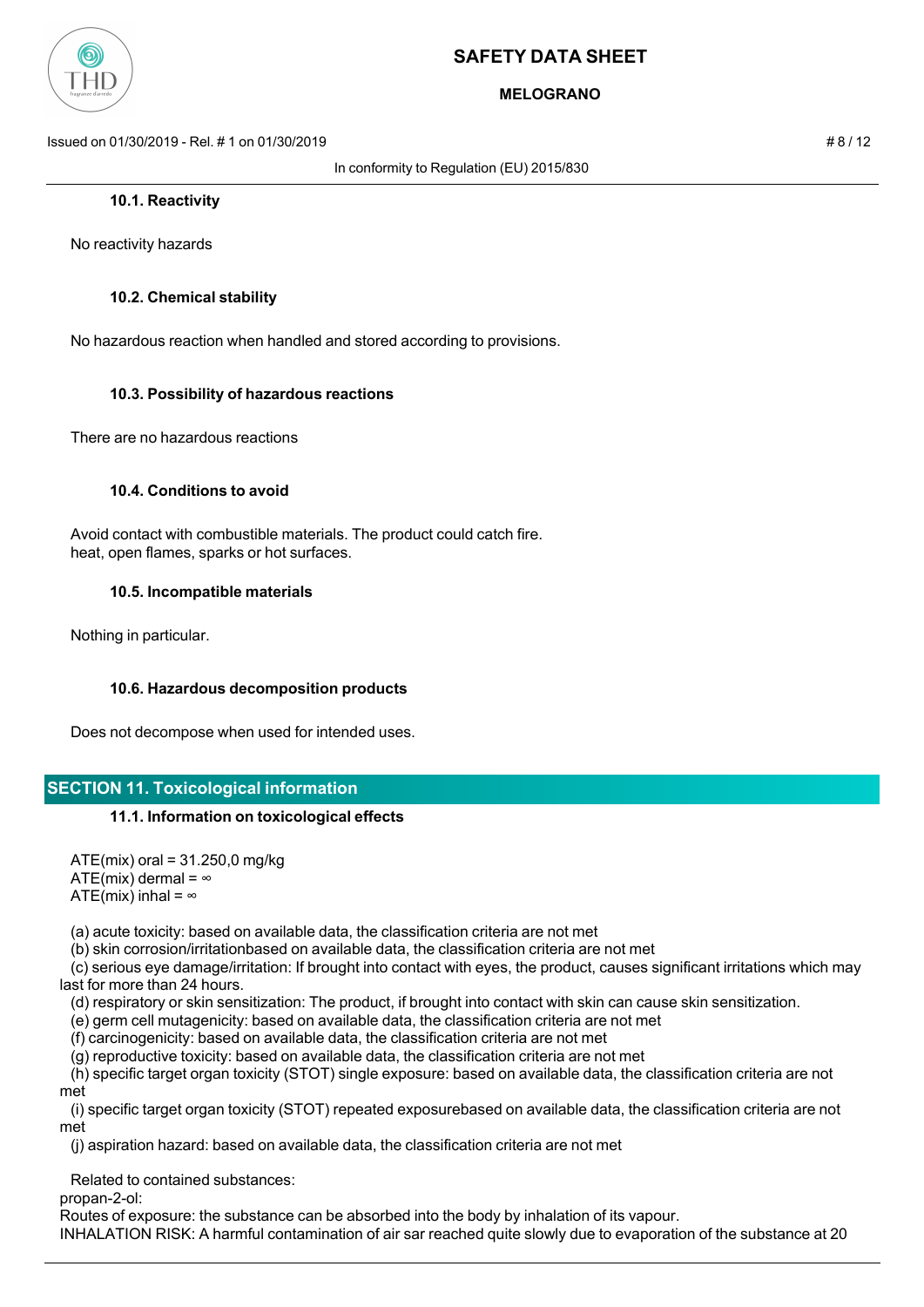

## **MELOGRANO**

 $\mu$  Issued on 01/30/2019 - Rel. # 1 on 01/30/2019  $\mu$  9 / 12

In conformity to Regulation (EU) 2015/830

C; However, for spraying or scattering, much more quickly.

Effects of short-term exposure: the substance is irritating to eyes and respiratory tract pu substance determining effects on the central nervous system, causing depression. Exposure far above the OEL pu lead to unconsciousness. Effects of long-term or repeated: liquid degreasing characteristics.

Acute hazards/symptoms INHALATION cough. Vertigo. Drowsiness. Headache. Sore throat. See If Swallowed. SKIN dry skin.

EYE Redness.

SWALLOWED, abdominal pain. Respiratory difficulties. Nausea. A State of unconsciousness. Vomiting. (Further see inhalation).

N O T E The use of alcoholic beverages enhances the harmful effect. LD50 (rat) Oral (mg/kg body weight) = 2100 LD50 Dermal (rat or rabbit) (mg/kg body weight) = 2100

D-limonene:

INHALATION RISK: can not be given any indication about the speed with which it reaches a harmful contamination in the air due to evaporation of the substance at 20 C.

Effects of short-term exposure: the substance is irritating to the skin and mildly irritating to eyes effects of REPEATED EXPOSURE or long-term repeated or prolonged contact may cause skin sensitization acute hazards/symptoms SKIN Redness. Pain.

Redness EYES

## **SECTION 12. Ecological information**

### **12.1. Toxicity**

 Related to contained substances: D-limonene: The substance is very toxic to aquatic organisms.

The product is dangerous for the environment as it is toxic for aquatic organisms following acute exposure.

Use according to good working practices to avoid pollution into the environment.

### **12.2. Persistence and degradability**

No data available.

### **12.3. Bioaccumulative potential**

 Related to contained substances: D-limonene: Possible bioaccumulation of this chemical in fish.

### **12.4. Mobility in soil**

 Related to contained substances: propan-2-ol: The pi product water and light fully miscible in 20 C. Is lost by evaporation within one day. Large volumes can penetrate into the soil and contaminate groundwater.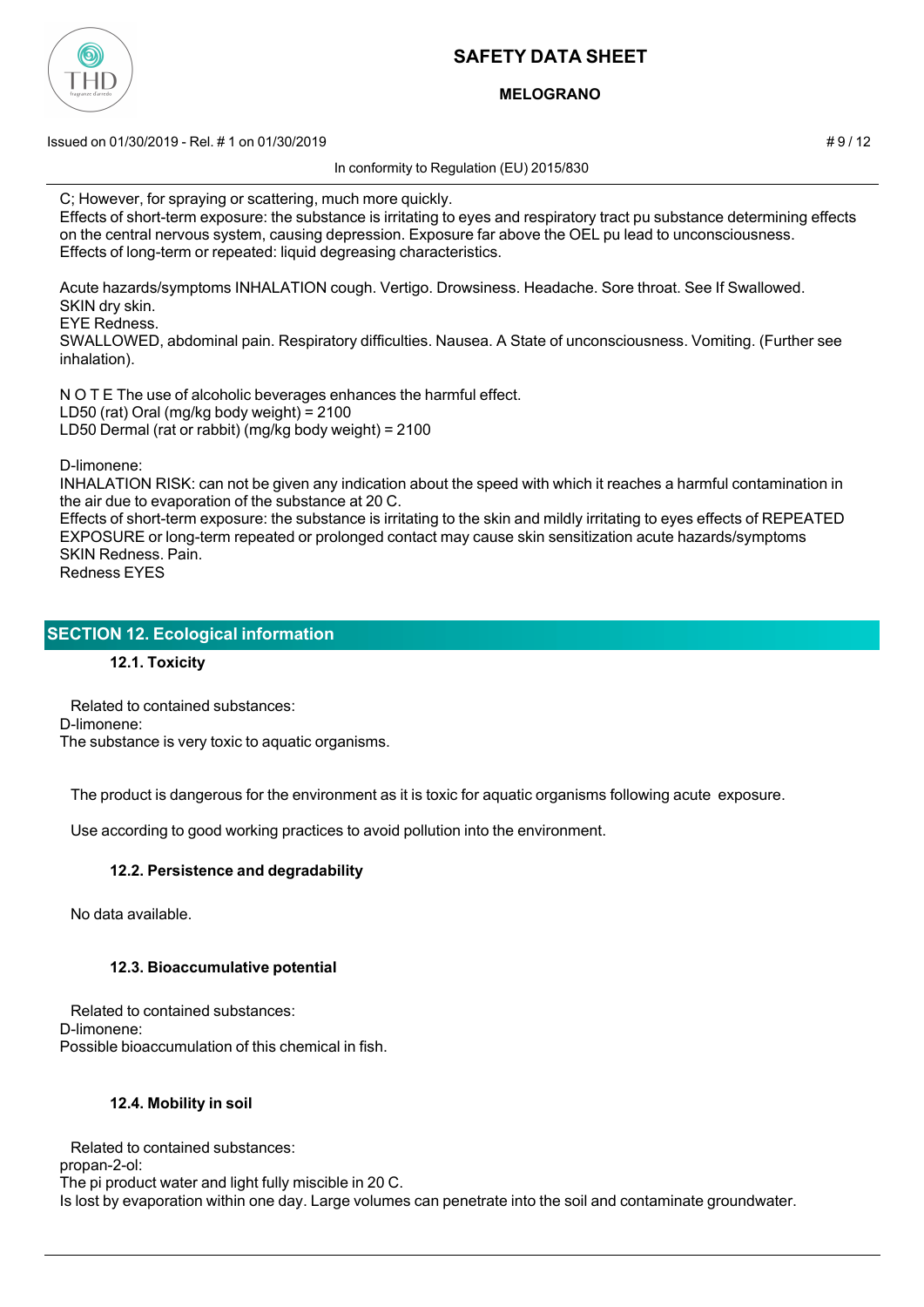

## **MELOGRANO**

Issued on 01/30/2019 - Rel. # 1 on 01/30/2019 **Assumed by a set of the set of the set of the set of the set of the set of the set of the set of the set of the set of the set of the set of the set of the set of the set of t** 

In conformity to Regulation (EU) 2015/830

### **12.5. Results of PBT and vPvB assessment**

The substance / mixture NOT contains substances PBT/vPvB according to Regulation (EC) No 1907/2006, Annex XIII

### **12.6. Other adverse effects**

No adverse effects

### **SECTION 13. Disposal considerations**

### **13.1. Waste treatment methods**

 Do not reuse empty containers. Dispose of them in accordance with the regulations in force. Any remaining product should be disposed of according to applicable regulations by addressing to authorized companies. Recover if possible. Send to authorized discharge plants or for incineration under controlled conditions. Operate according to local and National rules in force

# **SECTION 14. Transport information**

### **14.1. UN number**

### ADR/RID/IMDG/ICAO-IATA: 1266

ADR exemption because compliance with the following characteristics: Combination packagings: per inner packaging 5 L per package 30 Kg Inner packagings placed in skrink-wrapped or stretch-wrapped trays: per inner packaging 5 L per package 20 Kg

### **14.2. UN proper shipping name**

ADR/RID/IMDG: PRODOTTI PER PROFUMERIA contenenti solventi infiammabili ADR/RID/IMDG: PERFUMERY PRODUCTS with flammable solvents ICAO-IATA: PERFUMERY PRODUCTS with flammable solvents

### **14.3. Transport hazard class(es)**

ADR/RID/IMDG/ICAO-IATA: Class : 3 ADR/RID/IMDG/ICAO-IATA: Label : Limited quantities ADR: Tunnel restriction code : D/E ADR/RID/IMDG/ICAO-IATA: Limited quantities : 5 L IMDG - EmS : F-E, S-D

### **14.4. Packing group**

ADR/RID/IMDG/ICAO-IATA: III

#### **14.5. Environmental hazards**

ADR/RID/ICAO-IATA: Product is not environmentally hazardous IMDG: Marine polluting agent : Not

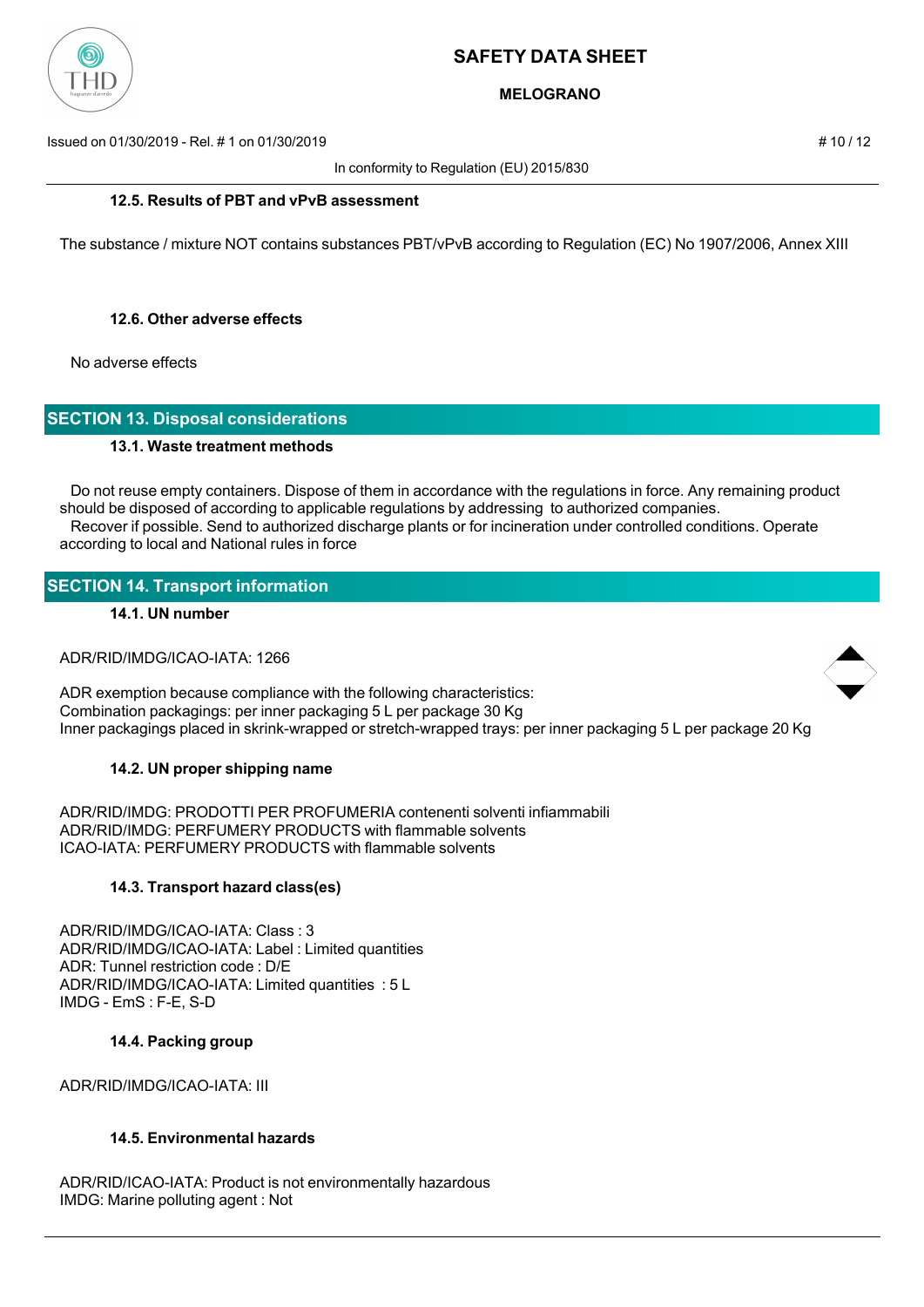

## **MELOGRANO**

Issued on 01/30/2019 - Rel. # 1 on 01/30/2019 # 11 / 12

In conformity to Regulation (EU) 2015/830

#### **14.6. Special precautions for user**

The transport must be carried out by authorised vehicles carrying dangerous goods in accordance with the requirements of the current edition of the agreement and the provisions A.D.R national regulations. The transport must be carried out in the original packaging and in packages that are made from materials resistant to the content and not likely to generate with this dangerous reactions. Employees to the loading and unloading of dangerous goods have received proper training on the risks presented by prepared and on possible procedures to be taken in the event of emergency situations

### **14.7. Transport in bulk according to Annex II of MARPOL73/78 and the IBC Code**

It is not intended to carry bulk

# **SECTION 15. Regulatory information**

**15.1. Safety, health and environmental regulations/legislation specific for the substance or mixture**

Seveso category: P5c - FLAMMABLE LIQUIDS

REGULATION (EU) No 1357/2014 - waste: HP3 - Flammable HP14 - Ecotoxic

#### **15.2. Chemical safety assessment**

The supplier has made an assessment of chemical safety

# **SECTION 16. Other information**

### **16.1. Other information**

Description of the hazard statements exposed to point 3

- H319 = Causes serious eye irritation.
- H225 = Highly flammable liquid and vapour.
- H336 = May cause drowsiness or dizziness.
- H315 = Causes skin irritation.
- H335 = May cause respiratory irritation.
- H412 = Harmful to aquatic life with long lasting effects.
- H411 = Toxic to aquatic life with long lasting effects.
- H302 = Harmful if swallowed.
- H317 = May cause an allergic skin reaction.
- H226 = Flammable liquid and vapour.
- H400 = Very toxic to aquatic life.
- H410 = Very toxic to aquatic life with long lasting effects.
- H318 = Causes serious eye damage.
- H304 = May be fatal if swallowed and enters airways.

Classification based on data of all mixture components

# GENERAL BIBLIOGRAPHY:

- Council Regulation (EC) 1907/2006 of the European Parliament (REACH)
- Regulation (EC) 1272/2008 of the European Parliament (CLP) and subsequent updates
- Council Regulation (EC) no 758/2013 of the European Parliament